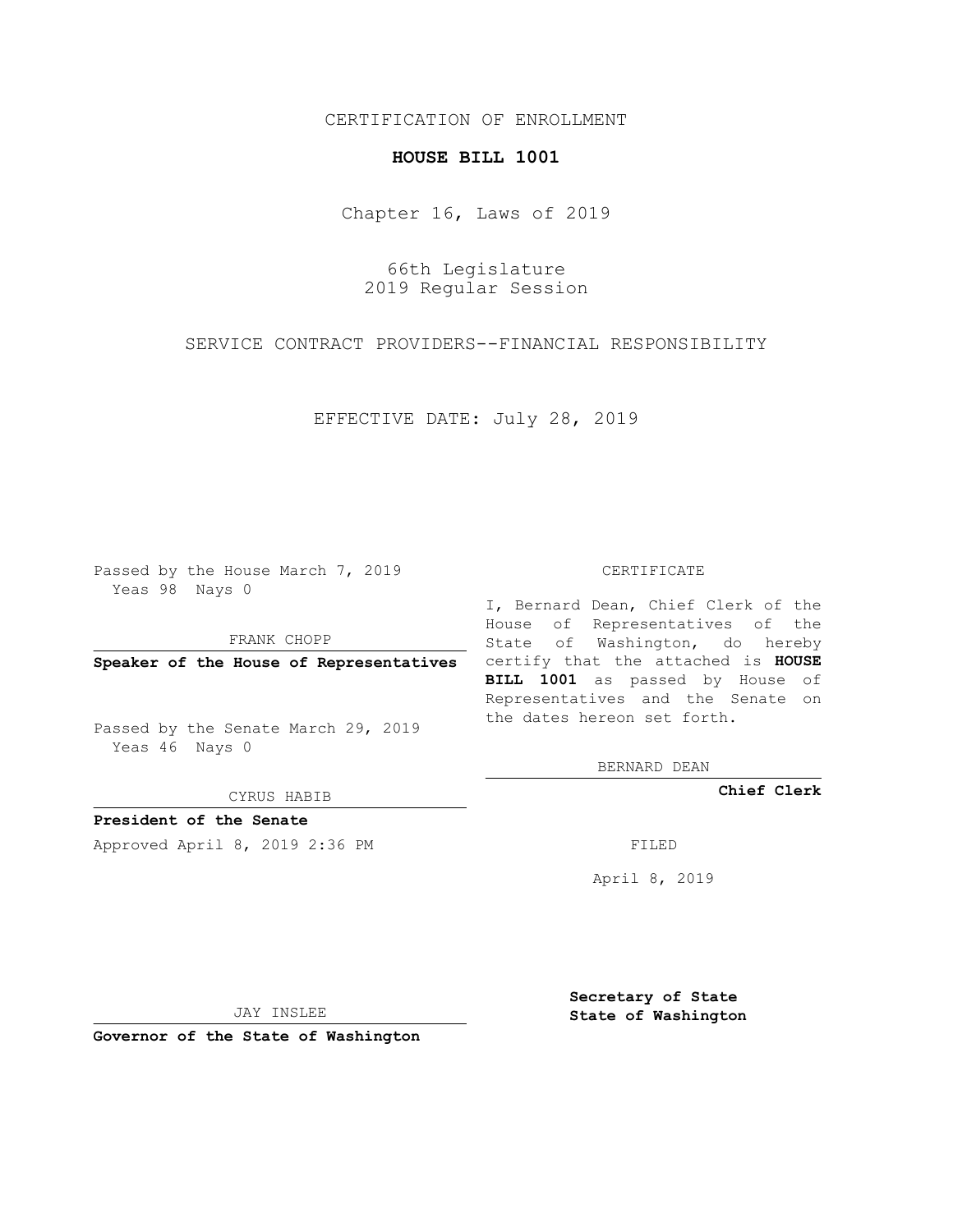## **HOUSE BILL 1001**

Passed Legislature - 2019 Regular Session

**State of Washington 66th Legislature 2019 Regular Session**

**By** Representatives Kirby and Vick

Prefiled 12/04/18. Read first time 01/14/19. Referred to Committee on Consumer Protection & Business.

1 AN ACT Relating to service contract providers; amending RCW 2 48.110.017, 48.110.030, 48.110.055, 48.110.130, and 48.110.902; and 3 adding a new section to chapter 48.110 RCW.

4 BE IT ENACTED BY THE LEGISLATURE OF THE STATE OF WASHINGTON:

5 **Sec. 1.** RCW 48.110.017 and 2013 c 117 s 2 are each amended to read as follows:6

7 This chapter does not prohibit a service contract provider from 8 covering, in whole or in part, residential water, sewer, plumbing, 9 electrical, heating and cooling systems, utilities, or similar 10 systems, including items intended to be attached to or installed in 11 any real property, with or without coverage of appliances, or from 12 sharing contract revenue with local governments or other third 13 parties for endorsements and marketing services.

14 **Sec. 2.** RCW 48.110.030 and 2016 c 224 s 1 are each amended to 15 read as follows:

16 (1) A person may not act as, or offer to act as, or hold himself 17 or herself out to be a service contract provider in this state, nor 18 may a service contract be sold to a consumer in this state, unless 19 the service contract provider has a valid registration as a service 20 contract provider issued by the commissioner.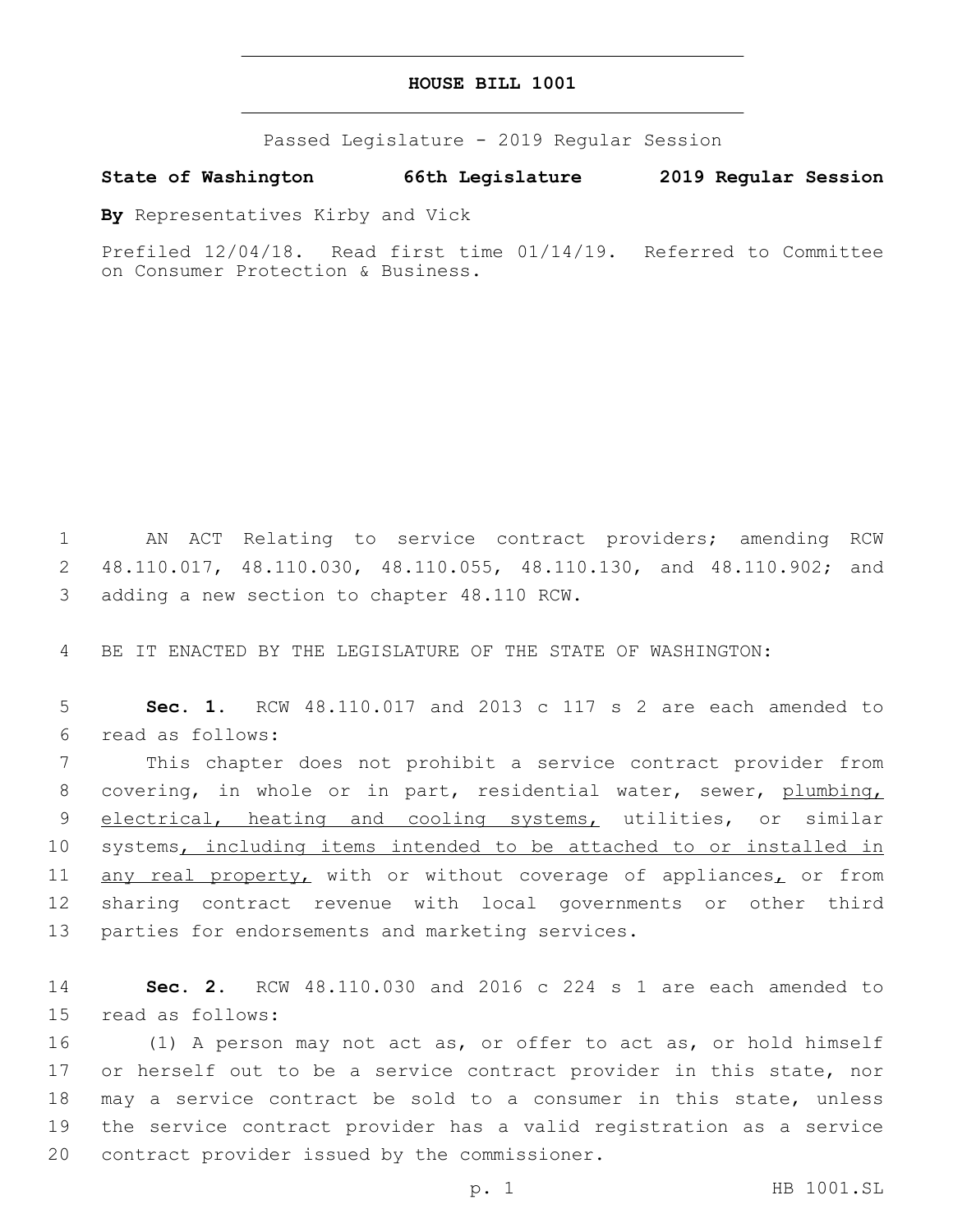(2) Applicants to be a service contract provider must make an application to the commissioner upon a form to be furnished by the commissioner. The application must include or be accompanied by the following information and documents:4

 (a) All basic organizational documents of the service contract provider, including any articles of incorporation, articles of association, partnership agreement, trade name certificate, trust agreement, shareholder agreement, bylaws, and other applicable 9 documents, and all amendments to those documents;

 (b) The identities of the service contract provider's executive officer or officers directly responsible for the service contract 12 provider's service contract business, and, if more than fifty percent of the service contract provider's gross revenue is derived from the 14 sale of service contracts, the identities of the service contract provider's directors and stockholders having beneficial ownership of 16 ten percent or more of any class of securities;

 (c)(i) For service contract providers relying on RCW 48.110.050(2) (a) or (b) or 48.110.075(2)(a) to assure the faithful performance of its obligations to service contract holders, the most recent audited annual financial statements, if available, or the most recent audited financial statements which prove that the applicant 22 ((is solvent)) has and maintains a minimum net worth or stockholder's 23 equity of two hundred thousand dollars or more calculated in accordance with section 6 of this act and the ability to pay its 25 debts when debts become due. In lieu of submitting audited financial statements, a service contract provider relying on RCW 48.110.050(2)(a) or 48.110.075(2)(a) to assure the faithful performance of its obligations to service contract holders may comply with the requirements of this subsection (2)(c)(i) by submitting the most recent annual financial statements, if available, or the most recent financial statements of the applicant that are certified as accurate by two or more officers of the applicant; or

 (ii) For service contract providers relying on RCW 48.110.050(2)(c) to assure the faithful performance of its obligations to service contract holders, the most recent audited annual financial statements, if available, or the most recent audited financial statements or form 10-K or form 20-F filed with the securities and exchange commission which prove that the applicant has and maintains a net worth or stockholder's equity of one hundred million dollars or more. However, if the service contract provider is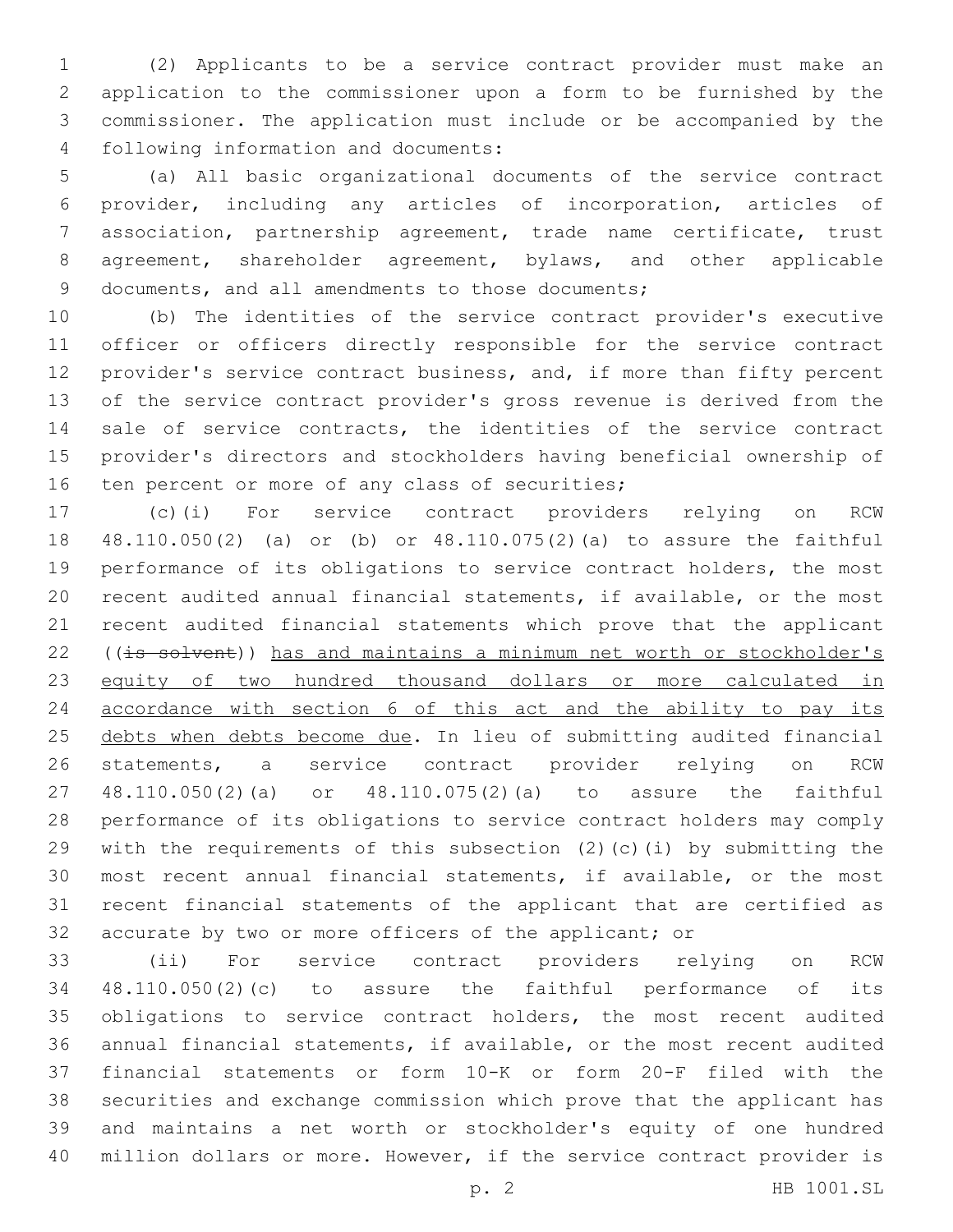relying on its parent company's net worth or stockholder's equity to meet the requirements of RCW 48.110.050(2)(c) and the service contract provider has provided the commissioner with a written guarantee by the parent company in accordance with RCW 48.110.050(2)(c), then the most recent audited annual financial statements, if available, or the most recent audited financial statements or form 10-K or form 20-F filed with the securities and exchange commission of the service contract provider's parent company must be filed and the applicant need not submit its own financial statements or demonstrate a minimum net worth or stockholder's 11 equity; and

 (d) An application fee of two hundred fifty dollars, which must 13 be deposited into the general fund.

 (3) Each registered service contract provider must appoint the commissioner as the service contract provider's attorney to receive service of legal process issued against the service contract provider in this state upon causes of action arising within this state. Service upon the commissioner as attorney constitutes effective legal 19 service upon the service contract provider.

 (a) With the appointment the service contract provider must designate the person to whom the commissioner must forward legal 22 process so served upon him or her.

 (b) The appointment is irrevocable, binds any successor in interest or to the assets or liabilities of the service contract provider, and remains in effect for as long as there could be any cause of action against the service contract provider arising out of any of the service contract provider's contracts or obligations in 28 this state.

 (c) The service of process must be accomplished and processed in 30 the manner prescribed under RCW 48.02.200.

 (4) The commissioner may refuse to issue a registration if the commissioner determines that the service contract provider, or any individual responsible for the conduct of the affairs of the service contract provider under subsection (2)(b) of this section, is not 35 competent, trustworthy, ((financially responsible)) cannot demonstrate a minimum net worth or stockholder's equity and the ability to pay its debts when debts become due in accordance with the applicable requirements of subsection (2)(c) of this section, or has had a license as a service contract provider or similar license 40 denied or revoked for cause by any state.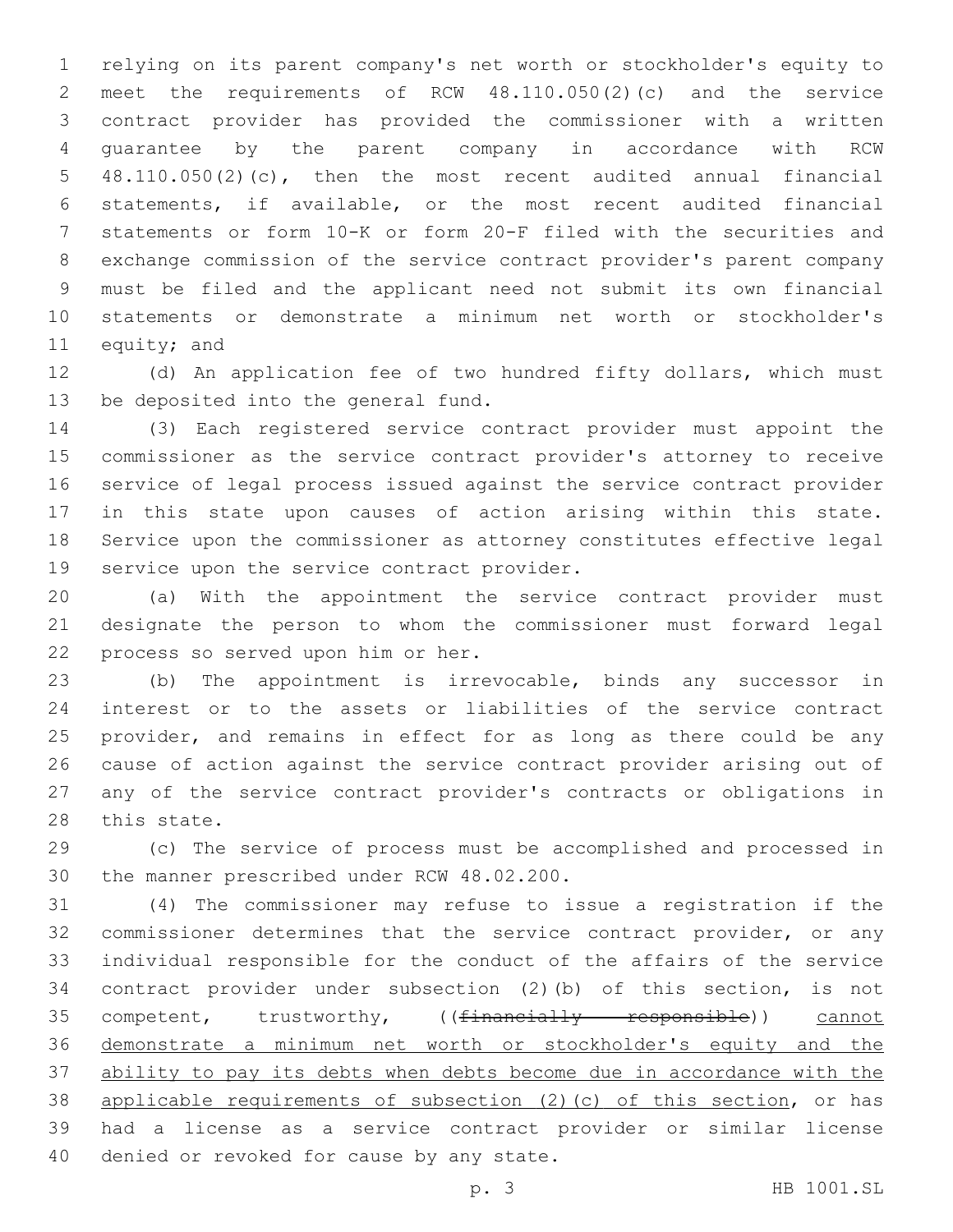(5) A registration issued under this section is valid, unless surrendered, suspended, or revoked by the commissioner, or not renewed for so long as the service contract provider continues in business in this state and remains in compliance with this chapter. A registration is subject to renewal annually on the first day of July upon application of the service contract provider and payment of a fee of two hundred dollars, which must be deposited into the general fund. If not so renewed, the registration expires on the June 30th 9 next preceding.

 (6) A service contract provider must keep current the information required to be disclosed in its registration under this section by reporting all material changes or additions within thirty days after the end of the month in which the change or addition occurs.

 **Sec. 3.** RCW 48.110.055 and 2016 c 224 s 4 are each amended to 15 read as follows:

 (1) This section applies to protection product guarantee 17 providers.

 (2) A person must not act as, or offer to act as, or hold himself or herself out to be a protection product guarantee provider in this state, nor may a protection product be sold to a consumer in this state, unless the protection product guarantee provider has:

 (a) A valid registration as a protection product guarantee 23 provider issued by the commissioner; and

 (b) Either demonstrated its financial responsibility or assured the faithful performance of the protection product guarantee provider's obligations to its protection product guarantee holders by insuring all protection product guarantees under a reimbursement insurance policy issued by an insurer holding a certificate of authority from the commissioner or a risk retention group, as defined in 15 U.S.C. Sec. 3901(a)(4), as long as that risk retention group is in full compliance with the federal liability risk retention act of 1986 (15 U.S.C. Sec. 3901 et seq.), is in good standing in its domiciliary jurisdiction, and properly registered with the commissioner under chapter 48.92 RCW. The insurance required by this 35 subsection must meet the following requirements:

 (i) The insurer or risk retention group must, at the time the policy is filed with the commissioner, and continuously thereafter, maintain surplus as to policyholders and paid-in capital of at least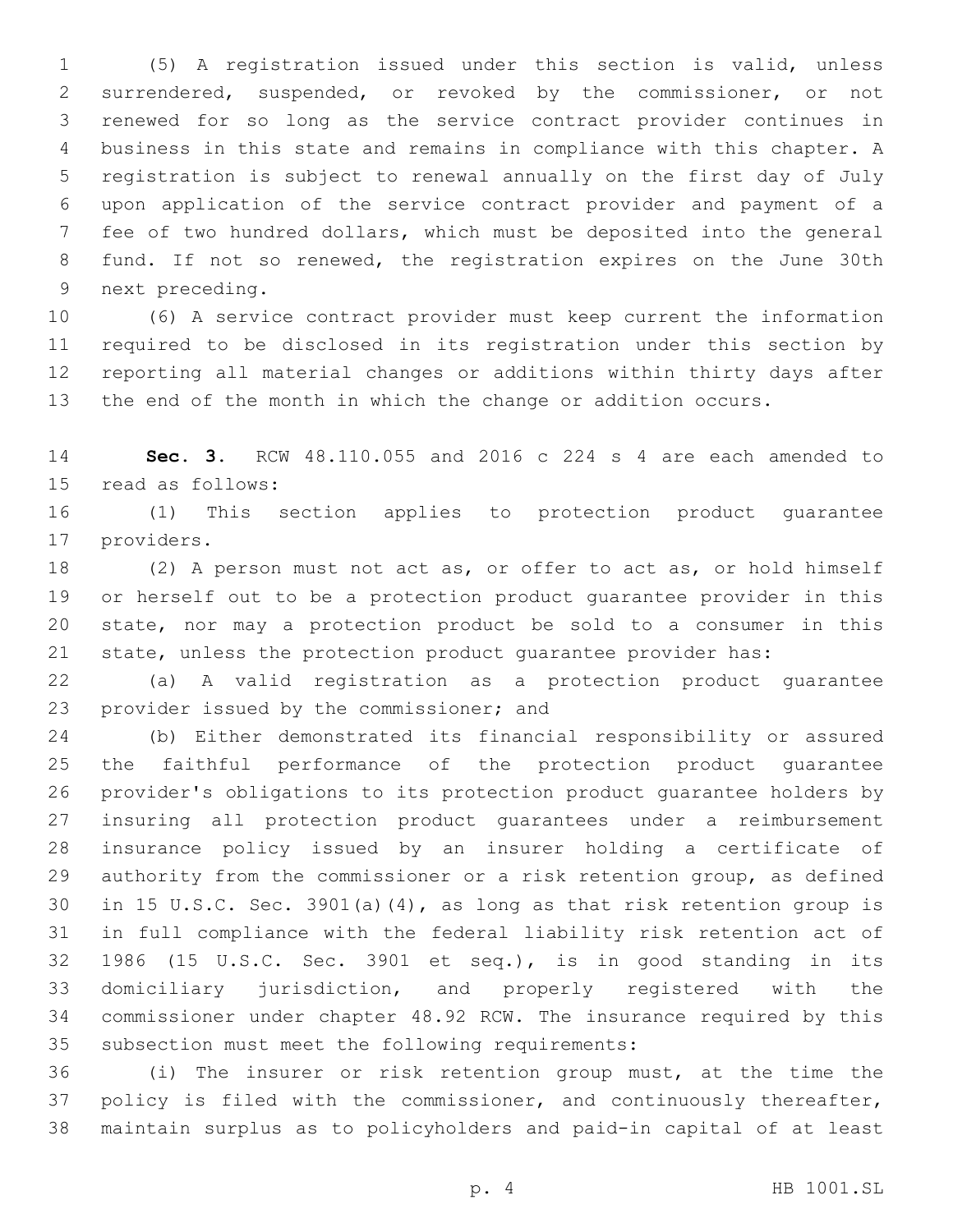fifteen million dollars and annually file audited financial 2 statements with the commissioner; and

 (ii) The commissioner may authorize an insurer or risk retention group that has surplus as to policyholders and paid-in capital of less than fifteen million dollars, but at least equal to ten million dollars, to issue the insurance required by this subsection if the insurer or risk retention group demonstrates to the satisfaction of the commissioner that the company maintains a ratio of direct written premiums, wherever written, to surplus as to policyholders and paid-10 in capital of not more than three to one.

 (3) Applicants to be a protection product guarantee provider must make an application to the commissioner upon a form to be furnished by the commissioner. The application must include or be accompanied 14 by the following information and documents:

 (a) The names of the protection product guarantee provider's executive officer or officers directly responsible for the protection product guarantee provider's protection product guarantee business and their biographical affidavits on a form prescribed by the 19 commissioner;

 (b) The name, address, and telephone number of any administrators designated by the protection product guarantee provider to be responsible for the administration of protection product guarantees 23 in this state;

 (c) A copy of the protection product guarantee reimbursement 25 insurance policy or policies;

 (d) A copy of each protection product guarantee the protection product guarantee provider proposes to use in this state;

 (e) The most recent annual financial statements, if available, or the most recent financial statements certified as accurate by two or 30 more officers of the applicant which prove that the applicant ( $\overline{4s}$  solvent)) has and maintains a minimum net worth or stockholder's equity of two hundred thousand dollars or more calculated in accordance with section 6 of this act and the ability to pay its 34 debts when debts become due; and

 (f) A nonrefundable application fee of two hundred fifty dollars. (4) Each registered protection product guarantee provider must appoint the commissioner as the protection product guarantee provider's attorney to receive service of legal process issued against the protection product guarantee provider in this state upon causes of action arising within this state. Service upon the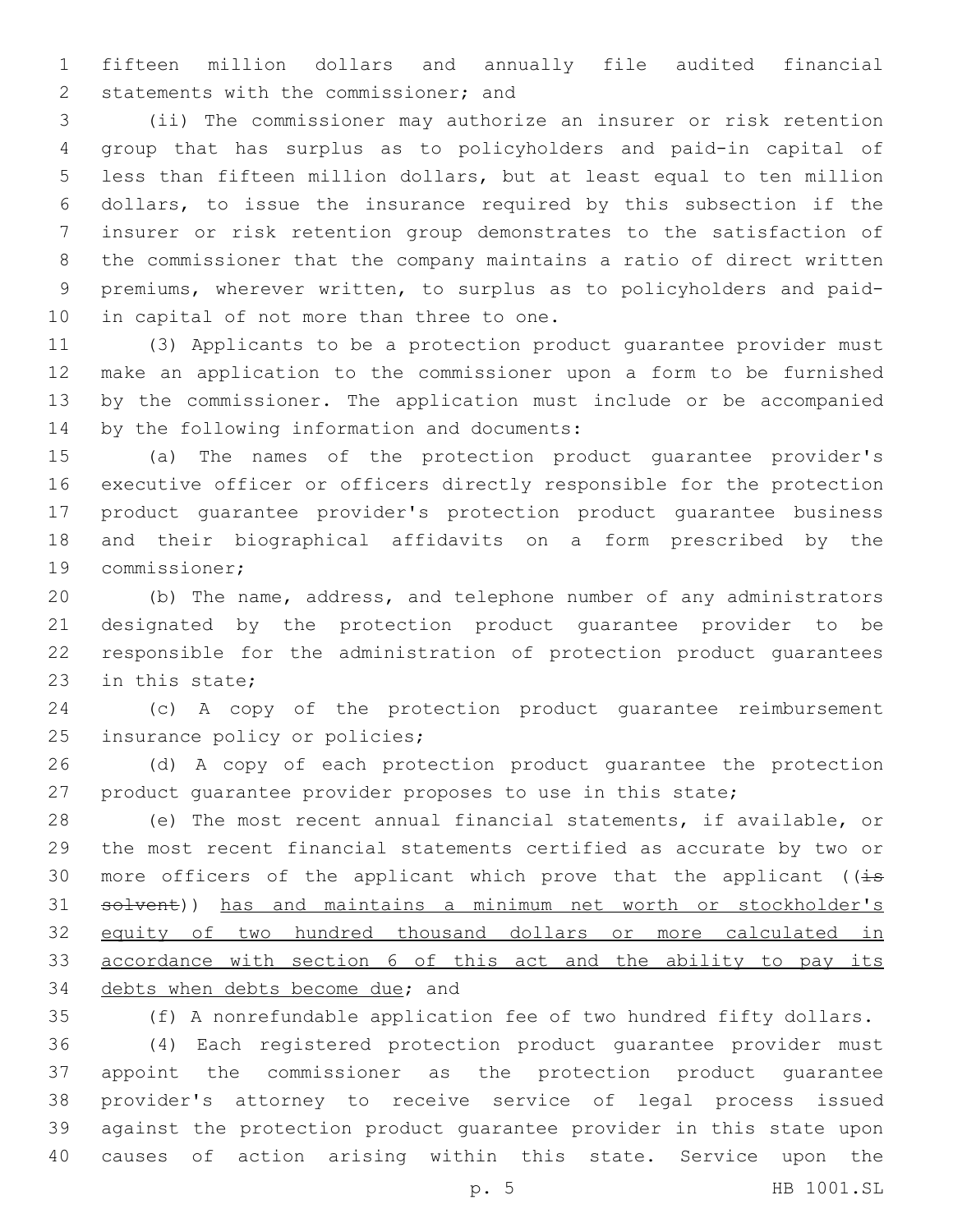commissioner as attorney constitutes effective legal service upon the 2 protection product quarantee provider.

 (a) With the appointment the protection product guarantee provider must designate the person to whom the commissioner must 5 forward legal process so served upon him or her.

 (b) The appointment is irrevocable, binds any successor in interest or to the assets or liabilities of the protection product guarantee provider, and remains in effect for as long as there could be any cause of action against the protection product guarantee provider arising out of any of the protection product guarantee provider's contracts or obligations in this state.

 (c) The service of process must be accomplished and processed in 13 the manner prescribed under RCW 48.02.200.

 (5) The commissioner may refuse to issue a registration if the commissioner determines that the protection product guarantee provider, or any individual responsible for the conduct of the affairs of the protection product guarantee provider under subsection 18 (3)(a) of this section, is not competent, trustworthy, (( $\overline{\text{financially}}$  responsible)) cannot demonstrate a minimum net worth or stockholder's equity in accordance with the applicable requirements of subsection (3)(e) of this section and the ability to pay its debts when debts 22 become due, or has had a license as a protection product quarantee provider or similar license denied or revoked for cause by any state.

 (6) A registration issued under this section is valid, unless surrendered, suspended, or revoked by the commissioner, or not renewed for so long as the protection product guarantee provider continues in business in this state and remains in compliance with this chapter. A registration is subject to renewal annually on the first day of July upon application of the protection product guarantee provider and payment of a fee of two hundred fifty dollars. If not so renewed, the registration expires on the June 30th next 32 preceding.

 (7) A protection product guarantee provider must keep current the information required to be disclosed in its registration under this section by reporting all material changes or additions within thirty days after the end of the month in which the change or addition 37 occurs.

 **Sec. 4.** RCW 48.110.130 and 2006 c 274 s 14 are each amended to 39 read as follows: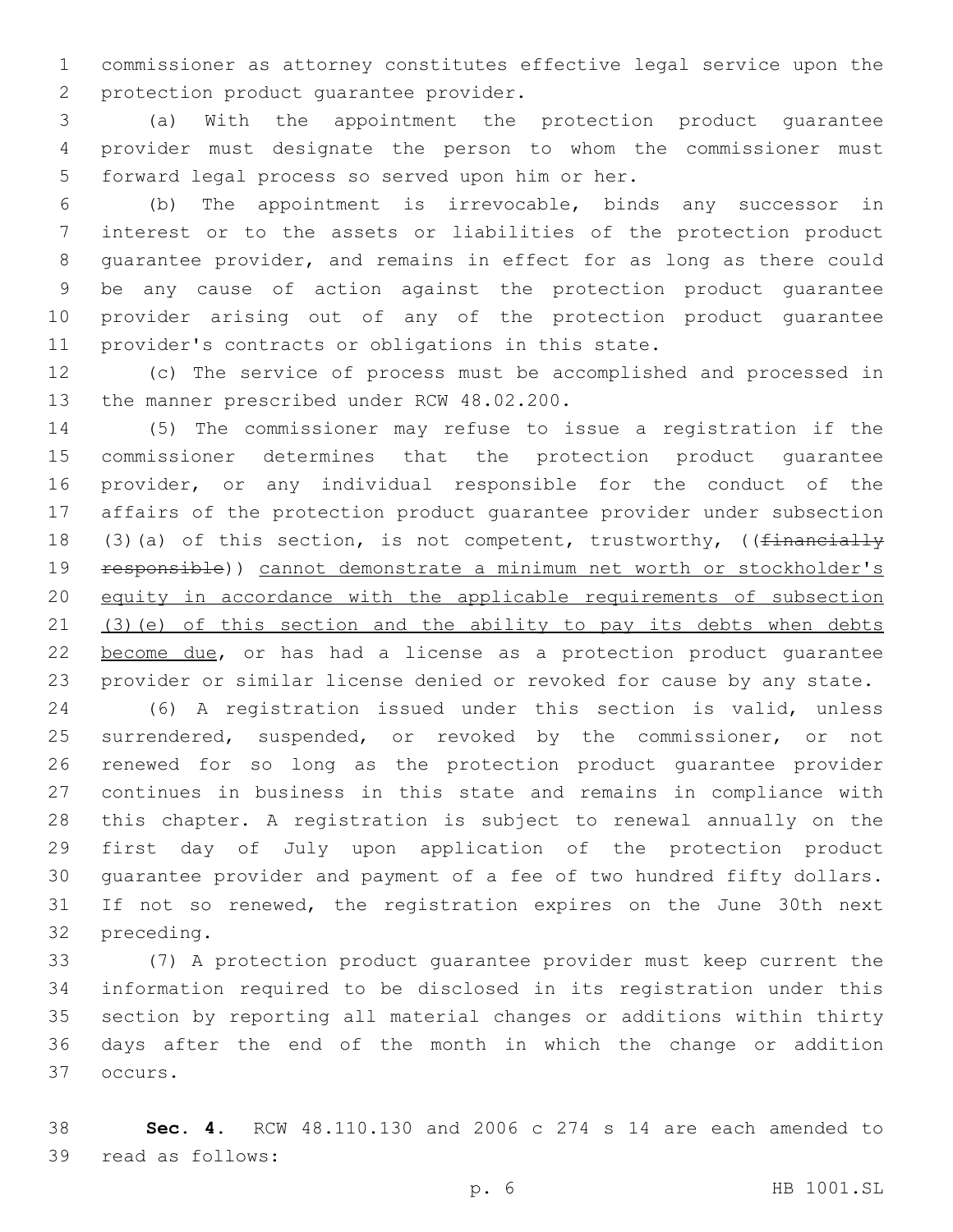(1) The commissioner may, subject to chapter 48.04 RCW, deny, suspend, or revoke the registration of a service contract provider or protection product guarantee provider if the commissioner finds that the service contract provider or protection product guarantee 5 provider:

 (a) Has violated this chapter or the commissioner's rules and 7 orders;

 (b) Has refused to be investigated or to produce its accounts, records, and files for investigation, or if any of its officers have refused to give information with respect to its affairs or refused to perform any other legal obligation as to an investigation, when 12 required by the commissioner;

 (c) Has, without just cause, refused to pay proper claims or perform services arising under its contracts or has, without just cause, caused service contract holders or protection product guarantee holders to accept less than the amount due them or caused service contract holders or protection product guarantee holders to employ attorneys or bring suit against the service contract provider or protection product guarantee provider to secure full payment or 20 settlement of claims;

 (d) Is affiliated with or under the same general management or interlocking directorate or ownership as another service contract provider or protection product guarantee provider which unlawfully transacts business in this state without having a registration;

 (e) At any time fails to meet any qualification for which issuance of the registration could have been refused had such failure 27 then existed and been known to the commissioner;

 (f) Has been convicted of, or has entered a plea of guilty or 29 nolo contendere to, a felony;

 (g) Is under suspension or revocation in another state with respect to its service contract business or protection product 32 business;

 (h) Has made a material misstatement in its application for 34 registration;

 (i) Has obtained or attempted to obtain a registration through 36 misrepresentation or fraud;

 (j) Has, in the transaction of business under its registration, used fraudulent, coercive, or dishonest practices;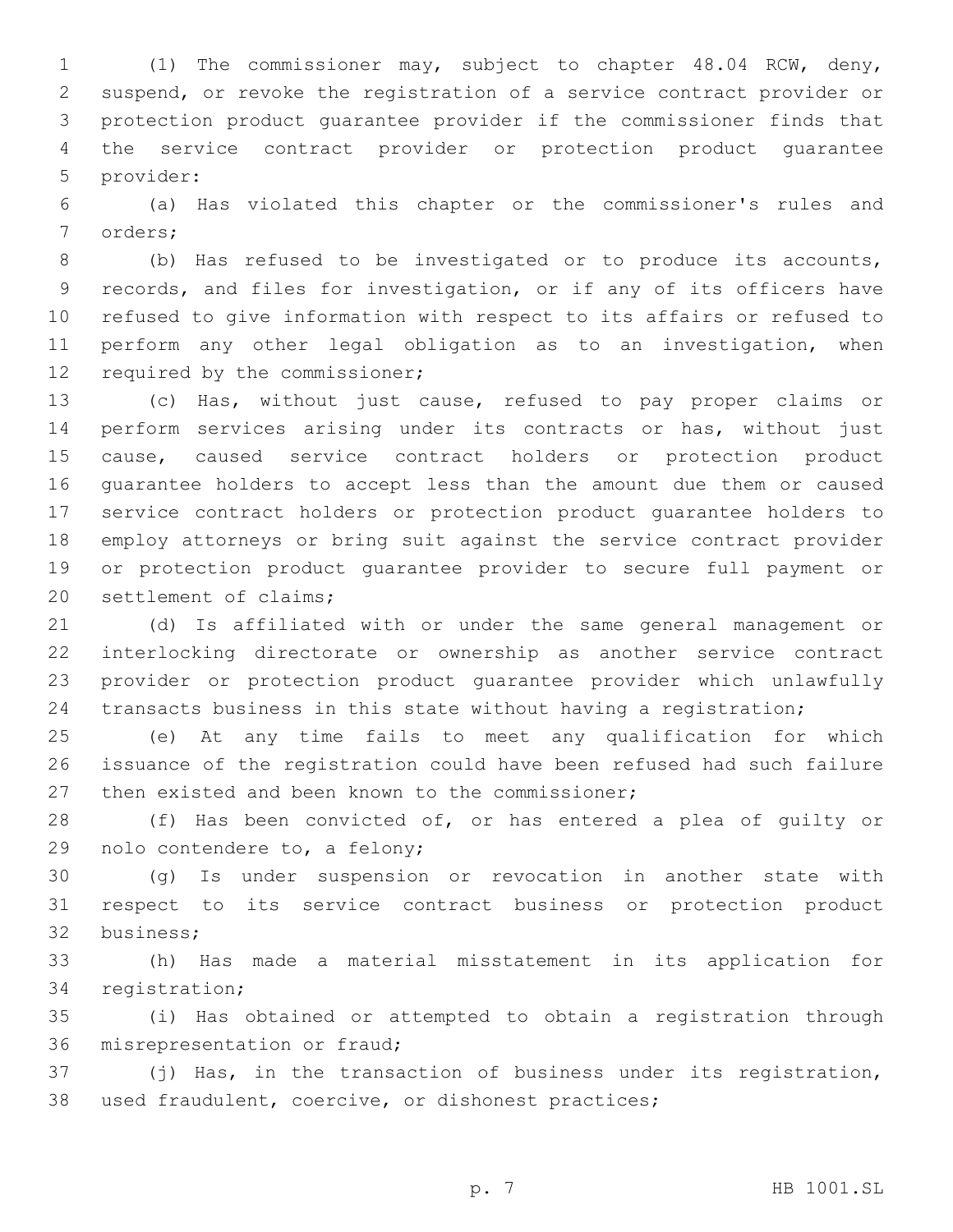(k) Has failed to pay any judgment rendered against it in this state regarding a service contract or protection product guarantee within sixty days after the judgment has become final; or

 (l) Has failed to respond promptly to any inquiry from the insurance commissioner relative to service contract or protection product business. A lack of response within fifteen business days from receipt of an inquiry is untimely. A response must be in writing, unless otherwise indicated in the inquiry.

9 (2)(a) The commissioner may, without advance notice or hearing thereon, immediately suspend the registration of a service contract provider or protection product guarantee provider if the commissioner finds that any of the following circumstances exist:

13 (((a)) (i) The provider ((is insolvent)) either does not 14 maintain the minimum net worth required by this chapter or cannot pay 15 its debts when debts become due, or both;

16 (((b))) (ii) A proceeding for receivership, conservatorship, rehabilitation, or other delinquency proceeding regarding the service contract provider or protection product guarantee provider has been 19 commenced in any state; or

 $((\langle e \rangle)(i \leq 1)$  The  $((\text{finamental condition of}))$  business practices of the service contract provider or protection product guarantee provider otherwise pose an imminent threat to the public health, safety, or welfare of the residents of this state.

 (b) However, nothing in this subsection shall in any way be construed to limit the authority of the commissioner to take action 26 against a service contract provider or a protection product guarantee provider granted by this chapter.

 (3) If the commissioner finds that grounds exist for the suspension or revocation of a registration issued under this chapter, the commissioner may, in lieu of suspension or revocation, impose a fine upon the service contract provider or protection product guarantee provider in an amount not more than two thousand dollars 33 per violation.

 **Sec. 5.** RCW 48.110.902 and 2016 c 224 s 5 are each amended to read as follows:35

 (1) RCW 48.110.030 (2)(a) and (b), (3), and (4), 48.110.040, 48.110.060, 48.110.100, 48.110.110, 48.110.075 (2)(a) and (b) and (4)(e), and 48.110.073 (1) and (2) do not apply to motor vehicle service contracts issued by a motor vehicle manufacturer or import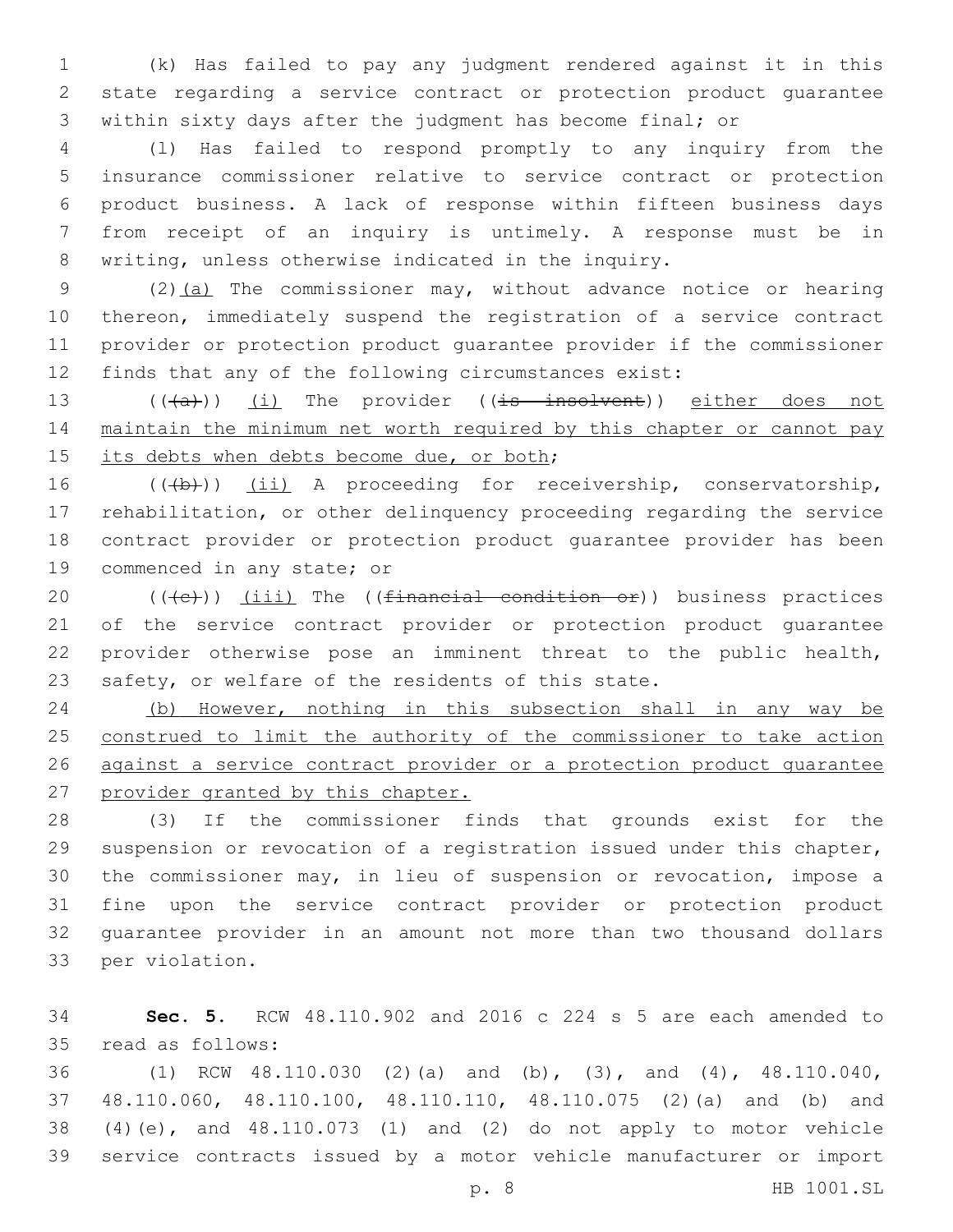distributor covering vehicles manufactured or imported by the motor 2 vehicle manufacturer or import distributor. ((For purposes of this section, "motor vehicle service contract" includes a contract or agreement sold for separately stated consideration for a specific duration to perform any of the services set forth in RCW  $48.110.020(18)(b).)$ 

 (2) RCW 48.110.030(2)(c) does not apply to a publicly traded 8 motor vehicle manufacturer or import distributor.

 (3) RCW 48.110.030 (2)(a) through (c), (3), and (4), 48.110.040, and 48.110.073(2) do not apply to wholly owned subsidiaries of motor 11 vehicle manufacturers or import distributors. For purposes of this subsection, a company is considered a wholly owned subsidiary as long 13 as it is ultimately owned, directly or indirectly, one hundred percent by single or multiple motor vehicle manufacturers or import distributors.

 (4) The adoption of chapter 274, Laws of 2006 does not imply that a vehicle protection product warranty was insurance prior to October 18 1, 2006.

 (5) For purposes of this section, "motor vehicle service contract" includes a contract or agreement sold for separately stated consideration for a specific duration to perform any of the services set forth in RCW 48.110.020(18)(b).

 NEW SECTION. **Sec. 6.** A new section is added to chapter 48.110 24 RCW to read as follows:

 (1) A service contract provider relying on RCW 48.110.050(2)(a) or 48.110.075(2)(a) to assure the faithful performance of its obligations to service contract holders shall calculate the minimum net worth or stockholder's equity required by this chapter in accordance with generally accepted accounting principles as set forth by the financial accounting standards board. A service contract provider must follow generally accepted accounting principles, as set forth by the financial accounting standards board, in regard to either unearned service contract fees or expected service contract claims, or both, when determining its net worth. A service contract provider relying on RCW 48.110.050(2)(a) or 48.110.075(2)(a) may elect to use statutory accounting principles in lieu of generally 37 accepted accounting principles if it so chooses.

 (2) A service contract provider relying on RCW 48.110.050(2) (b) or (c) to assure the faithful performance of its obligations to